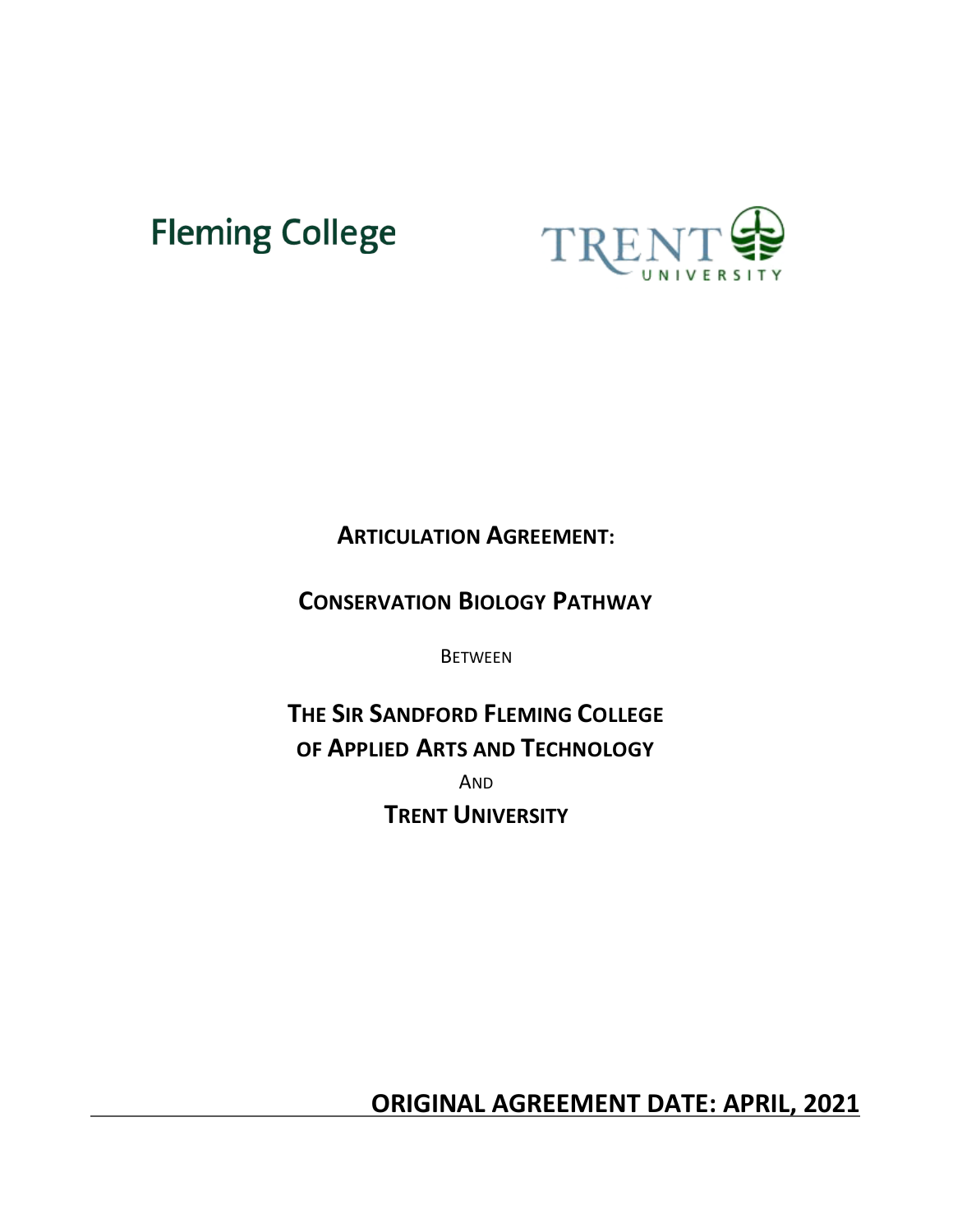# **The Sir Sandford Fleming College of Applied Arts and Technology's**

Ontario College Diploma in Conservation Biology

to

# **Trent University's**

Bachelor of Science (Honours) in Conservation Biology Bachelor of Science (Honours) in Biology, with the option to pursue a Specialization in Conservation Biology

This agreement establishes the principles, guidelines and procedures governing admission and assessment of selected qualified students to enter Trent University on an advanced standing basis, subsequent to the successful completion of the Ontario College Diploma in Conservation Biology at the Sir Sandford Fleming College of Applied Arts and Technology (Fleming College).

### **1. PURPOSE**

1.1. The purpose of this agreement is to provide qualified graduates of Fleming College's Conservation Biology Diploma program with a seamless option for continuing their education in the Conservation Biology degree program at Trent University.

#### **2. ROLES AND RESPONSIBILITIES**

#### 2.1. Student Supports

Trent's program faculty will support incoming students by providing them with relevant information related to their program.

#### 2.2. Admissions

The Admissions Office at Trent University will be responsible for ensuring that eligible students will be awarded credit transfers as stated in said agreement.

#### 2.3. Recruitment and Marketing

Recruitment and Marketing representatives at Trent University will be responsible for promoting the articulation pathway and recruiting students.

#### 2.4. Students

Through communication with program faculty and orientation sessions, students will be advised to consult academic advisors to ensure they are successfully completing program requirements.

#### **3. TERMS AND CONDITIONS OF THE AGREEMENT**

- 3.1. Graduates of Fleming College's Conservation Biology Diploma will be granted 6.5 credits towards a 20.0 credit Bachelor of Science (Honours) in Conservation Biology at Trent University or a 20.0 credit Bachelor of Science (Honours) in Biology with optional Specialization in Conservation Biology.
- 3.2 Upon successful admission to Trent University, students are required to complete an additional 13.5 credits to meet degree requirements.
- 3.3 Students who have graduated from Fleming College's Conservation Biology Diploma, who commenced studies since Fall 2019, will be awarded the full 6.5 transfer credits provided they meet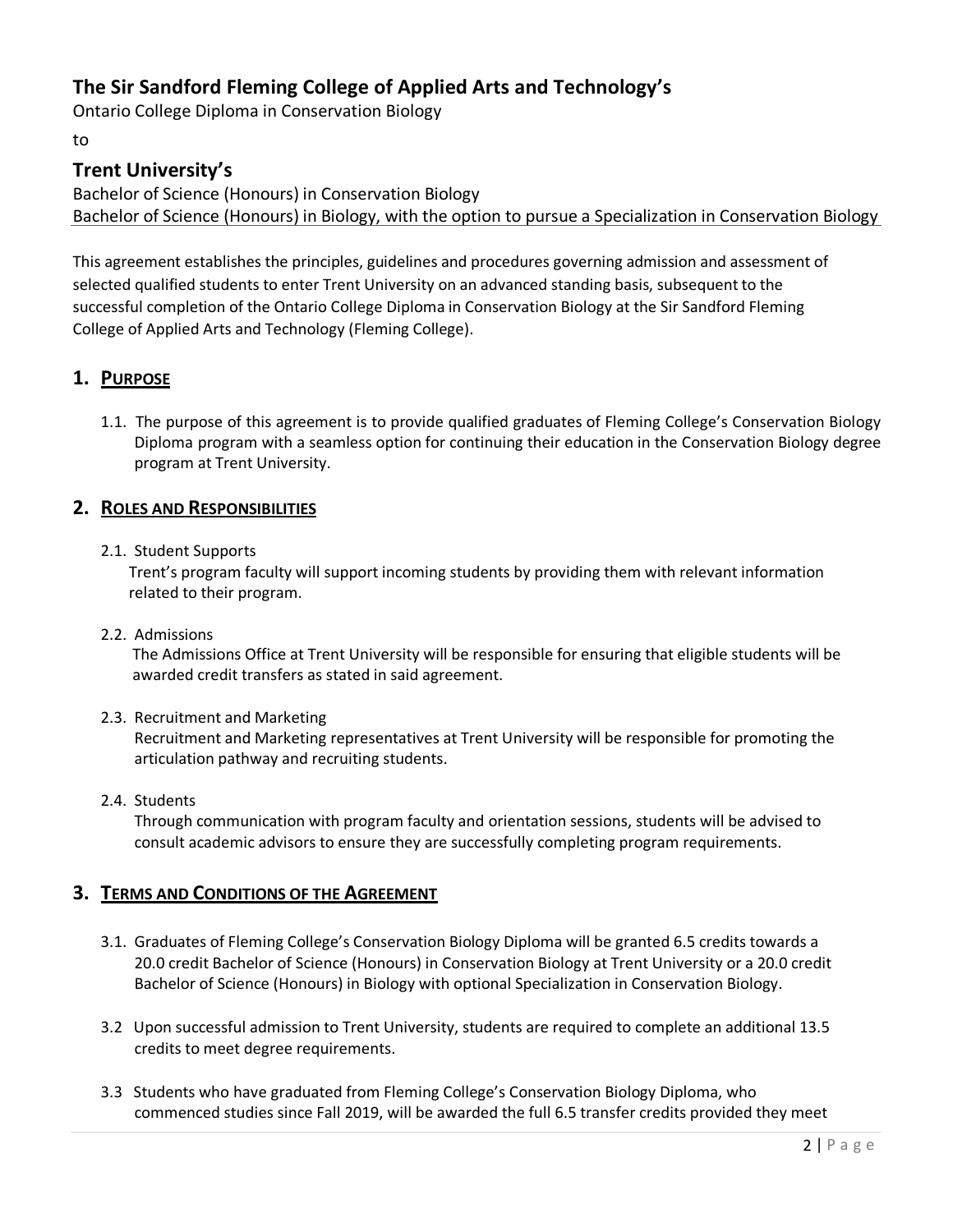admission requirements under Article 4 of this agreement. Students commencing studies prior to this term will be evaluated for transfer credits on a course-by-course basis.

#### **4. ADMISSION REQUIREMENTS**

- 4.1. To qualify for this agreement, students must have:
	- successfully completed Fleming College's Conservation Biology Diploma;
	- a minimum overall average of 75%.
- 4.2. Students must meet all specific admission and enrollment standards, and requirements for the program and will be accepted subject to capacity if applicable.
- 4.3. Admission to the Bachelor of Science (Honours) in Conservation Biology is competitive. As a result, meeting the terms of this agreement does not guarantee admission to the program. Students meeting the terms of this agreement who do not gain entry to Conservation Biology are eligible to pursue a Bachelor of Science (Honours) in Biology. Students completing the Bachelor of Science (Honours) in Biology have the option to apply to the Specialization in Conservation Biology.
- 4.4. Students who do not gain entry to the Conservation Biology program will receive an alternate offer to the Bachelor of Science (Honours) in Biology. These students may complete an internal application to Conservation Biology in their second semester at Trent to be reconsidered for the program, provided they meet the terms outlined in Article 6.5. Applications will be considered at the end of a student's second semester, following the receipt of final Trent University Year 1 grades. Trent University will reserve five spaces each year for graduates of Fleming College's Conservation Biology program who, upon meeting the minimum admission requirements, apply internally to the Conservation Biology degree program. Students who are not granted admission to the Conservation Biology program can continue their studies in the Bachelor of Science (Honours) in Biology with the option to apply for the Specialization in Conservation Biology.

#### **5. TRANSFER OF CREDITS**

5.1. Students who are eligible, graduating from Fleming College's Conservation Biology Diploma program with a minimum average of 75%, will be granted 6.5 credits towards the successful completion of a 20.0 credit Bachelor of Science (Honours) in Conservation Biology or a Bachelor of Science (Honours) in Biology at Trent University. Credits will be transferred as follows:

| <b>Courses completed at</b>                         | Course equivalencies at                                     | <b>Credits</b> |
|-----------------------------------------------------|-------------------------------------------------------------|----------------|
| <b>Fleming College</b>                              | <b>Trent University</b>                                     | received       |
| ECOS 13 - Ecosystem Skills (60 hours)               | BIOL 1020H - Foundations of Biodiversity                    | 0.5            |
| SCIE 177 - Biodiversity of Invertebrates (60 hours) | BIOL 2110H - Biology of Invertebrates                       | 0.5            |
| FIWI 63 - Biodiversity of Vertebrates (60 hours)    | BIOL 2100H - Biology of Vertebrates                         | 0.5            |
| SCIE 62 - Introductory Chemistry (45 hours)         | CHEM 1000H - Introductory Chemistry I                       | 0.5            |
| ENVR 20 - Ecology and Environment (60 hours)        | ERSC 1010H - Environmental Science and<br>Sustainability    | 0.5            |
| MATH 25 – Statistics (45 hours)                     | GEOG-BIOL-ERSC 2080H - Natural Science<br><b>Statistics</b> | 0.5            |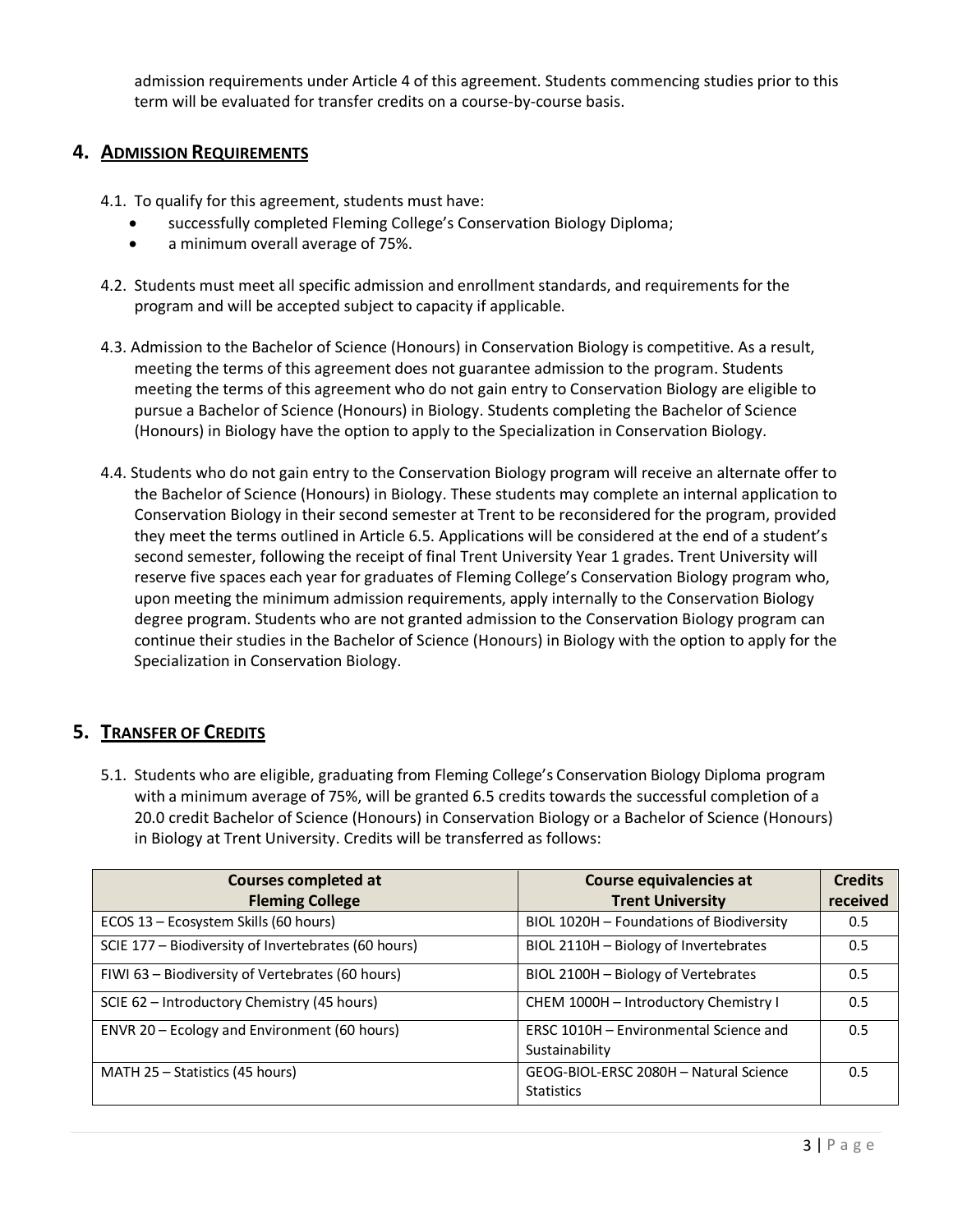| GEOM 34 - Introduction to Vector GIS (45 hours)         | GEOG-ERSC 2090H - Introduction to               | 1.0 |
|---------------------------------------------------------|-------------------------------------------------|-----|
| GEOL 83 - Earth and Atmosphere (45 hours)               | <b>Geographical Information Systems</b>         |     |
| GEOM 163 - Fundamentals of Geomatics (45 hours)         | 0.5 unassigned Science credit at the 2000 level |     |
| GNED 49 - Introduction to Indigenous Studies (45 hours) | INDG 1001H - Foundation for Reconciliation      | 0.5 |
| COMM 201 – Communications I (45 hours)                  | WRIT 1001H - Write in Time                      | 0.5 |
| COMM 202 - Communications II (45 hours)                 | WRIT 2002H - Write It Up: Effective             | 0.5 |
|                                                         | Communication                                   |     |
| LAWS 56 - Natural Resources Law (30 hours)              | 0.5 unassigned Environmental and Resource       | 0.5 |
|                                                         | Science credit at the 2000 level                |     |
| Completion of all other program components              | 0.5 unassigned Science credit at the 1000 level | 0.5 |

5.2. As these credits recognize areas covered in Fleming College's Conservation Biology Diploma program rather than the completion of Trent University courses, numerical grades will not be recorded on the Trent transcript. Completion of these credits will be recognized with a pass grade.

#### **6. PROGRAM AND GRADUATION REQUIREMENTS**

- 6.1. Upon admission to the Bachelor of Science (Honours) at Trent, students must satisfy all general education, graduation and major requirements as outlined in the University's undergraduate calendar. If a student does not have the foundation or skills to enroll in an upper level course because of a lack of the appropriate introductory course(s), any necessary prerequisite course(s) will be required.
- 6.2. If a student transfers to a different degree program, all transfer credits outlined in this agreement may not apply to the new degree program. It is the student's responsibility to consult an academic advisor, and to notify the Registrar's Office of any program changes.
- 6.3. To satisfy the requirements of Trent's Bachelor of Science (Honours) in Conservation Biology, students will need to complete specific courses to meet program requirements in addition to the courses they have already been granted from Fleming College. Program requirements are subject to change annually and the Academic Calendar should be consulted for all degree requirements and regulations. [www.trentu.ca/calendar.](http://www.trentu.ca/calendar)

| <b>Conservation Biology</b>                                                                                                      |                                                               |                                                                                               |
|----------------------------------------------------------------------------------------------------------------------------------|---------------------------------------------------------------|-----------------------------------------------------------------------------------------------|
| <b>Program Requirements</b>                                                                                                      | <b>Courses Granted Through</b><br><b>Transfer Equivalency</b> | <b>Courses Students Still Need</b><br>to Take                                                 |
| 1.0 BIOC credit consisting of BIOC 2010H and 4100H                                                                               |                                                               | BIOC 2010H and 4100H                                                                          |
| 6.5 BIOL credits consisting of BIOL 1020H, 1030H, 2000H,<br>2050Н, 2260Н, 2600Н, 3380Н, 3600Н, 4390Н, 4400Ү,<br>4500H, and 4510H | <b>BIOL 1020H</b>                                             | BIOL 1030H, 2000H, 2050H,<br>2260Н, 2600Н, 3380Н, 3600Н,<br>4390H, 4400Y, 4500H, and<br>4510H |
| 0.5 BIOL credit from BIOL 3170H or 3190H                                                                                         |                                                               | BIOL 3170H or 3190H                                                                           |
| 1.0 CHEM credit consisting of CHEM 1000H and 1010H                                                                               | <b>CHEM 1000H</b>                                             | <b>CHEM 1010H</b>                                                                             |
| 1.0 ERSC credit consisting of ERSC 1010H and 1020H                                                                               | <b>ERSC 1010H</b>                                             | <b>ERSC 1020H</b>                                                                             |
| 0.5 ERST credit consisting of ERST 3250H                                                                                         |                                                               | <b>ERST 3250H</b>                                                                             |
| 0.5 GEOG credit consisting of GEOG-BIOL-ERSC 2080H                                                                               | GEOG-BIOL-ERSC 2080H                                          |                                                                                               |
| 1.0 MATH credit from MATH 1051H and 1052H or from<br><b>MATH 1005H and 1550H</b>                                                 |                                                               | 1.0 MATH credit from MATH<br>1051H and 1052H or from MATH<br>1005H and 1550H                  |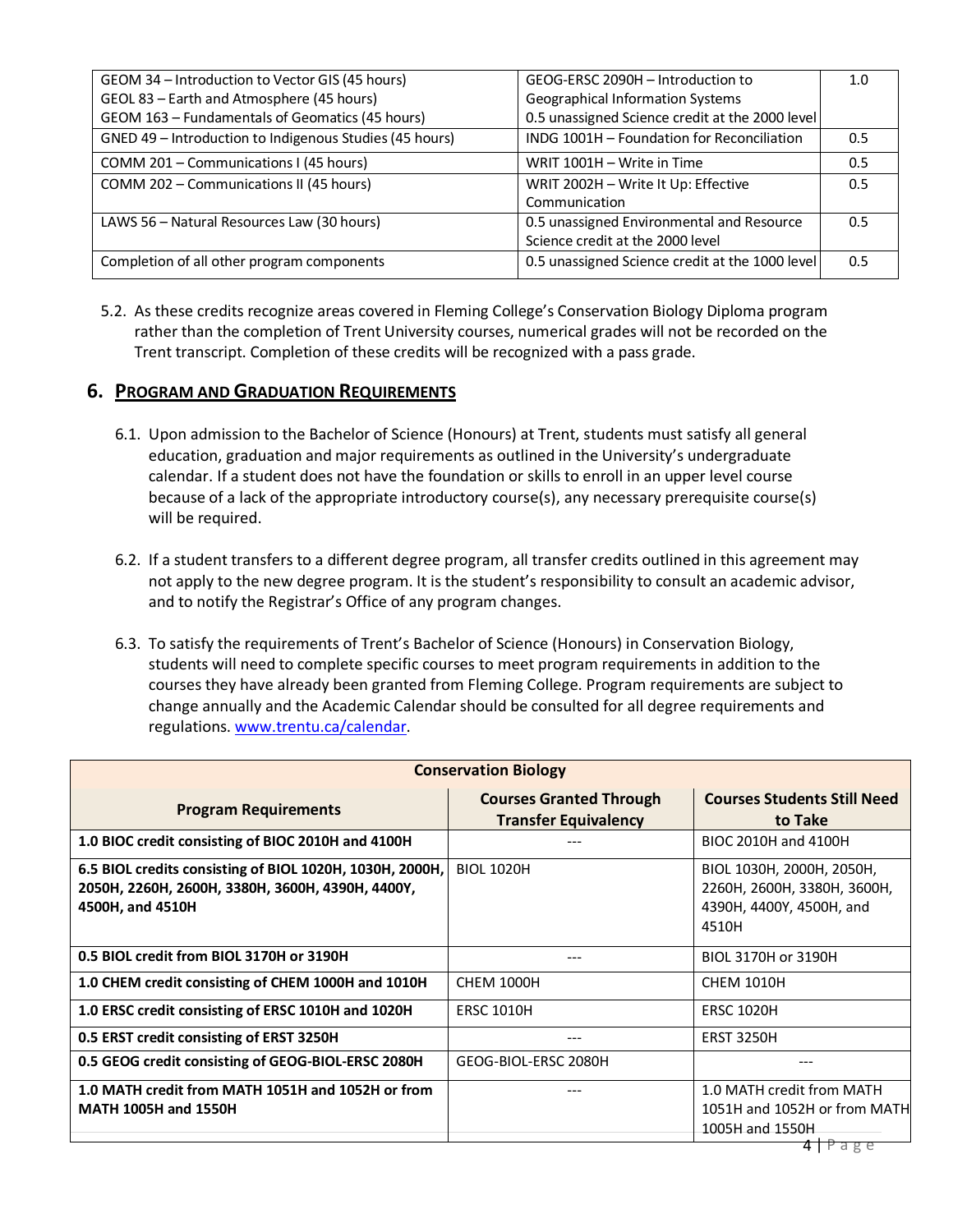| 0.5 PHYS credit from PHYS 1000H, 1001H, or PHYS-BIOL      |                                        | 0.5 PHYS credit from PHYS      |
|-----------------------------------------------------------|----------------------------------------|--------------------------------|
| 1060H                                                     |                                        | 1000H, 1001H, or PHYS-BIOL     |
|                                                           |                                        | 1060H                          |
| At least 3.0 credits from BIOL 3050H, 3051H, 3080H,       |                                        | At least 3.0 credits from BIOL |
| 3090Н, 3140Н, 3170Н*, 3180Н, 3190Н*, 3340Н, 3360Н,        |                                        | 3050Н, 3051Н, 3080Н, 3090Н,    |
| 3850H, 3851H, 3852H, 3853H, 3840H, 4010Y, 4020D,          |                                        | 3140H, 3170H*, 3180H, 3190H*,  |
| 4030Н, 4110Н, 4140Н, 4150Н, 4180Н, 4210Н, 4220Н,          |                                        | 3340H, 3360H, 3850H, 3851H,    |
| 4330H, 4340H, 4520H, 4610H, ERSC 3510H, ERSC-BIOL         |                                        | 3852H, 3853H, 3840H, 4010Y,    |
| 4240H, ERST-POST 2100H, ERST-CAST-POST 3120H,             |                                        | 4020D, 4030H, 4110H, 4140H,    |
| and/or ERST-PHIL 3301H                                    |                                        | 4150H, 4180H, 4210H, 4220H,    |
| * if not taken as a required course                       |                                        | 4330H, 4340H, 4520H, 4610H,    |
|                                                           |                                        | ERSC 3510H, ERSC-BIOL 4240H,   |
|                                                           |                                        | ERST-POST 2100H, ERST-CAST-    |
|                                                           |                                        | POST 3120H, and/or ERST-PHIL   |
|                                                           |                                        | 3301H                          |
| 4.5 additional credits                                    | BIOL 2100H and 2110H;                  |                                |
|                                                           | INDG 1001H;                            |                                |
|                                                           | GEOG 2090H;                            |                                |
|                                                           | WRIT 1001H and 2002H;                  |                                |
|                                                           | 0.5 unassigned ERSC 2000 level;        |                                |
|                                                           | 0.5 unassigned SCIE 1000 level         |                                |
|                                                           | 0.5 unassigned SCIE 2000 level         |                                |
|                                                           | <b>General University Requirements</b> |                                |
| A minimum of 14.0 science credits, including at least 1.0 | 3.5 assigned through transfer credit   | Fulfilled through program      |
| <b>MATH credit</b>                                        |                                        | requirements                   |
| A minimum of 7.0 credits at the 3000 or 4000 level        |                                        | Fulfilled through program      |
|                                                           |                                        | requirements                   |
| A minimum of 3.0 credits with a grade of 60% leading to   | Fulfilled through transfer credit      | ---                            |
| majors in different disciplines                           |                                        |                                |
| Maximum of 7.0 credits at the 1000 level                  | 3.0 assigned through transfer credit   | 3.0 required above; Maximum    |
|                                                           |                                        | 1.0 additional permitted       |
| Minimum of 0.5 credit from the Approved Indigenous        | <b>INDG 1001H</b>                      |                                |
| <b>Course List</b>                                        |                                        |                                |

| <b>Conservation Biology - Co-op Program</b>                                                                               |                                                               |                                                                                     |
|---------------------------------------------------------------------------------------------------------------------------|---------------------------------------------------------------|-------------------------------------------------------------------------------------|
| <b>Program Requirements</b>                                                                                               | <b>Courses Granted Through</b><br><b>Transfer Equivalency</b> | <b>Courses Students Still Need</b><br>to Take                                       |
| 1.0 BIOC credit consisting of BIOC 2010H and 4100H                                                                        |                                                               | BIOC 2010H and 4100H                                                                |
| 5.5 BIOL credits consisting of BIOL 1020H, 1030H, 2000H,<br>2050H, 2260H, 2600H, 3380H, 3600H, 4390H, 4500H, and<br>4510H | <b>BIOL 1020H</b>                                             | BIOL 1030H, 2000H, 2050H,<br>2260Н, 2600Н, 3380Н, 3600Н,<br>4390H, 4500H, and 4510H |
| 0.5 BIOL credit from BIOL 3170H or 3190H                                                                                  | $---$                                                         | BIOL 3170H or 3190H                                                                 |
| 1.0 CHEM credit consisting of CHEM 1000H and 1010H                                                                        | <b>CHEM 1000H</b>                                             | <b>CHEM 1010H</b>                                                                   |
| 1.0 ERSC credit consisting of ERSC 1010H and 1020H                                                                        | <b>ERSC 1010H</b>                                             | <b>ERSC 1020H</b>                                                                   |
| 0.5 ERST credit consisting of ERST 3250H                                                                                  |                                                               | <b>ERST 3250H</b>                                                                   |
| 0.5 GEOG credit consisting of GEOG-BIOL-ERSC 2080H                                                                        | GEOG-BIOL-ERSC 2080H                                          | ---                                                                                 |
| 1.0 MATH credit from MATH 1051H and 1052H or from<br><b>MATH 1005H and 1550H</b>                                          |                                                               | 1.0 MATH credit from MATH<br>1051H and 1052H or from MATH<br>1005H and 1550H        |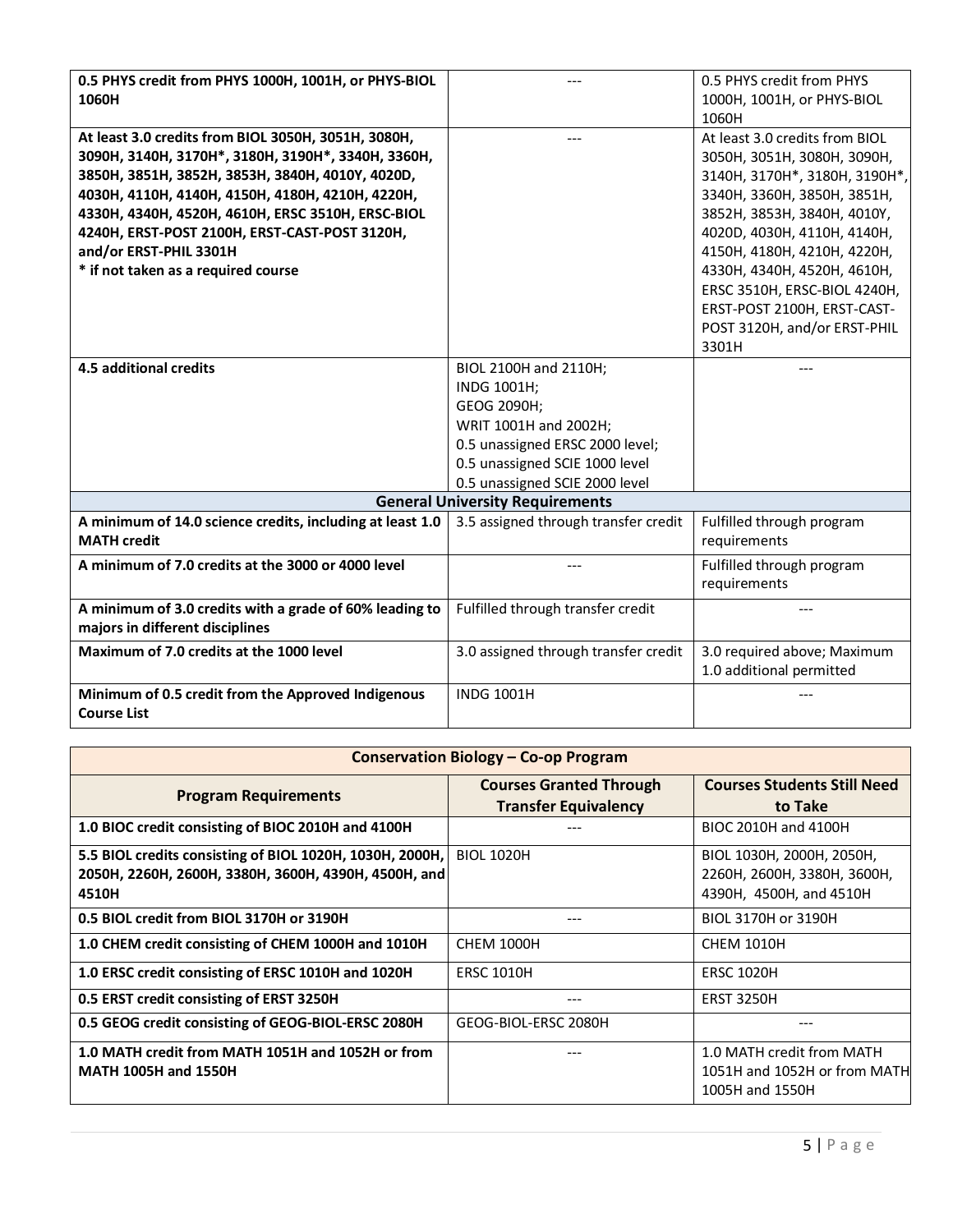| 0.5 PHYS credit from PHYS 1000H, 1001H, or PHYS-BIOL                            |                                        | 0.5 PHYS credit from PHYS      |
|---------------------------------------------------------------------------------|----------------------------------------|--------------------------------|
| 1060H                                                                           |                                        | 1000H, 1001H, or PHYS-BIOL     |
|                                                                                 |                                        | 1060H                          |
| At least 4.0 credits from BIOL 3050H, 3051H, 3080H,                             |                                        | At least 4.0 credits from BIOL |
| 3090Н, 3140Н, 3170Н*, 3180Н, 3190Н*, 3340Н, 3360Н,                              |                                        | 3050H, 3051H, 3080H, 3090H,    |
| 3850H, 3851H, 3852H, 3853H, 3840H, 4010Y, 4020D,                                |                                        | 3140H, 3170H*, 3180H, 3190H*,  |
| 4030Н, 4110Н, 4140Н, 4150Н, 4180Н, 4210Н, 4220Н,                                |                                        | 3340H, 3360H, 3850H, 3851H,    |
| 4330H, 4340H, 4520H, 4610H, ERSC 3510H, ERSC-BIOL                               |                                        | 3852H, 3853H, 3840H, 4010Y,    |
| 4240H, ERST-POST 2100H, ERST-CAST-POST 3120H,                                   |                                        | 4020D, 4030H, 4110H, 4140H,    |
| and/or ERST-PHIL 3301H                                                          |                                        | 4150H, 4180H, 4210H, 4220H,    |
|                                                                                 |                                        | 4330H, 4340H, 4520H, 4610H,    |
| * if not taken as a required course                                             |                                        | ERSC 3510H, ERSC-BIOL 4240H,   |
|                                                                                 |                                        | ERST-POST 2100H, ERST-CAST-    |
|                                                                                 |                                        | POST 3120H, and/or ERST-PHIL   |
|                                                                                 |                                        | 3301H                          |
| 4.5 additional credits                                                          | BIOL 2100H and 2110H;                  |                                |
|                                                                                 | INDG 1001H;                            |                                |
|                                                                                 | GEOG 2090H;                            |                                |
|                                                                                 | WRIT 1001H and 2002H;                  |                                |
|                                                                                 | 0.5 unassigned ERSC 2000 level;        |                                |
|                                                                                 | 0.5 unassigned SCIE 1000 level         |                                |
|                                                                                 | 0.5 unassigned SCIE 2000 level         |                                |
|                                                                                 | <b>General University Requirements</b> |                                |
| A minimum of 14.0 science credits, including at least 1.0<br><b>MATH credit</b> | 3.5 assigned through transfer credit   | Fulfilled through program      |
|                                                                                 |                                        | requirements                   |
| A minimum of 7.0 credits at the 3000 or 4000 level                              |                                        | Fulfilled through program      |
|                                                                                 |                                        | requirements                   |
| A minimum of 3.0 credits with a grade of 60% leading to                         | Fulfilled through transfer credit      |                                |
| majors in different disciplines                                                 |                                        |                                |
| Maximum of 7.0 credits at the 1000 level                                        | 3.0 assigned through transfer credit   | 3.0 required above; Maximum    |
|                                                                                 |                                        | 1.0 additional permitted       |
| Minimum of 0.5 credit from the Approved Indigenous                              | <b>INDG 1001H</b>                      |                                |
| <b>Course List</b>                                                              |                                        |                                |

- 6.4. Completion of required courses will vary on an individual basis based on the flexibility and course options within the Bachelor of Science (Honours) degree and specific program chosen. Students must achieve the following to fulfill Trent University degree requirements:
	- i. A maximum of 7.0 credits at the 1000 level can count towards the degree;
	- ii. A maximum of 1.0 credit with a D grade (50-59%) in courses in a major or each joint-major or minor;
	- iii. At least 0.5 credit from the Approved Indigenous Course List;
	- iv. 7.0 credits completed at the 3000 or 4000 level through both program requirements and general elective options;
	- v. An overall minimum average of 65% in Trent University courses to obtain an Honours degree;
	- vi. The maximum credits in a discipline that can count towards the degree is 13.0 (Honours degree);
	- vii. A minimum of 14.0 science credits (including 1.0 Math credit).
- 6.5. Students receiving an alternate offer to the Bachelor of Science (Honours) in Biology may apply to enter the Conservation Biology program at the end of their second semester at Trent if they have successfully completed the following courses with a minimum cumulative average of 75%: BIOL 1030H, BIOL-PHYS 1060H, CHEM 1010H, ERSC 1020H, and either MATH 1051H and 1052H or MATH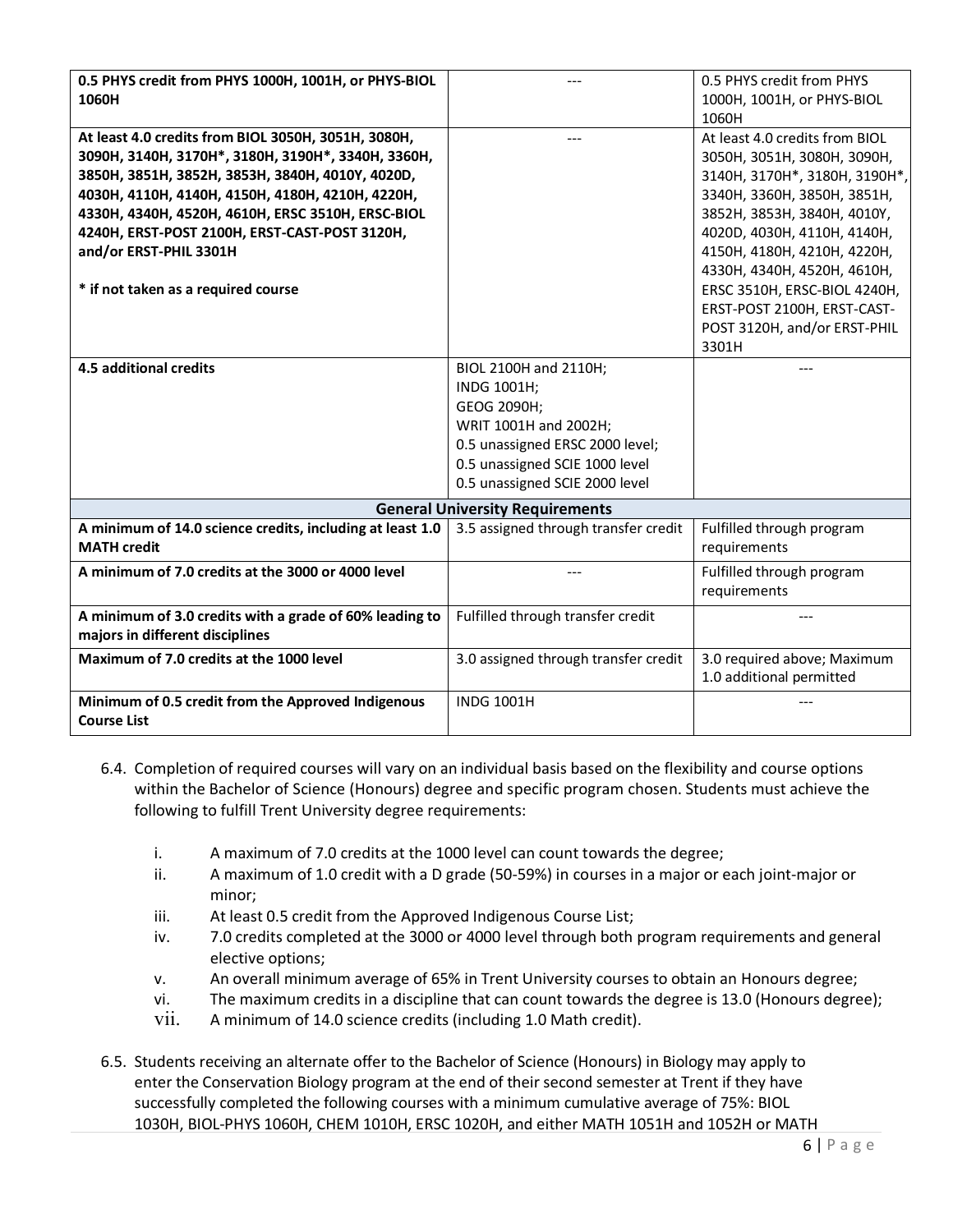1005H and 1550H. Students may apply to enter the Conservation Biology program Co-op program at the end of their second semester at Trent if they have completed the indicated courses above (Section 6.5) with a minimum cumulative average of 80%. BIOL 1020H, CHEM 1000H and ERSC 1010H are also required, however because these courses are received as transfer credit, they will not be counted toward the cumulative average. Students not gaining entrance to the Conservation Biology program can continue their studies in the Bachelor of Science (Honours) in Biology with the option to apply to the Specialization in Conservation Biology without extending their studies.

- 6.6. To remain in the Conservation Biology program, students must maintain a minimum average of 75% in all Biology and Conservation Biology courses completed. Students who are unable to achieve these grades may switch to the Honours program in Biology, transfer to a Bachelor of Science or Bachelor of Arts program in another discipline and make up any degree requirements for the major, or repeat courses (subject to Trent University's policy on repeating courses) until they achieve the grades required to apply for readmission to the program. To remain in the Conservation Biology Co-op program, students must maintain a minimum average of 80% in all Biology and Conservation Biology courses completed. Students who are unable to achieve these grades may switch to the Honours program in Conservation Biology or the Honours program in Biology, transfer to a Bachelor of Science or Bachelor of Arts program in another discipline and make up any degree requirements for a major, or repeat courses (subject to Trent University's policy on repeating courses) until they achieve the required grades to apply for readmission to the program.
- 6.7. Three non-credit co-op work terms are required for the Conservation Biology Co-op program that are not included in the requirement chart above (BIOC 2700P, 2700P, and 4700P). Work terms will normally occur in the Summer term following the second year, the Winter term of the third year, and the Fall term of the fourth year. At the end of each co-op work term, a report will be required.

*Note: It is recommended that students transferring into the Bachelor of Science (Honours) in Conservation Biology meet with an Academic Advisor at Trent University prior to completing any course selections.*

#### **7. IMPLEMENTATION AND REVIEW**

This agreement is subject to review whenever either party makes curricular changes that impact the agreement. When a change occurs, the program departments will notify their respective articulation designates so that the agreement can be updated. Articulation designates at each institution will review the agreement annually to ensure it is current. This Agreement may be terminated by either party. In this case, notice of one year is required. In the event of termination of the Agreement, every effort will be made to ensure that students currently enrolled in the program will not be affected.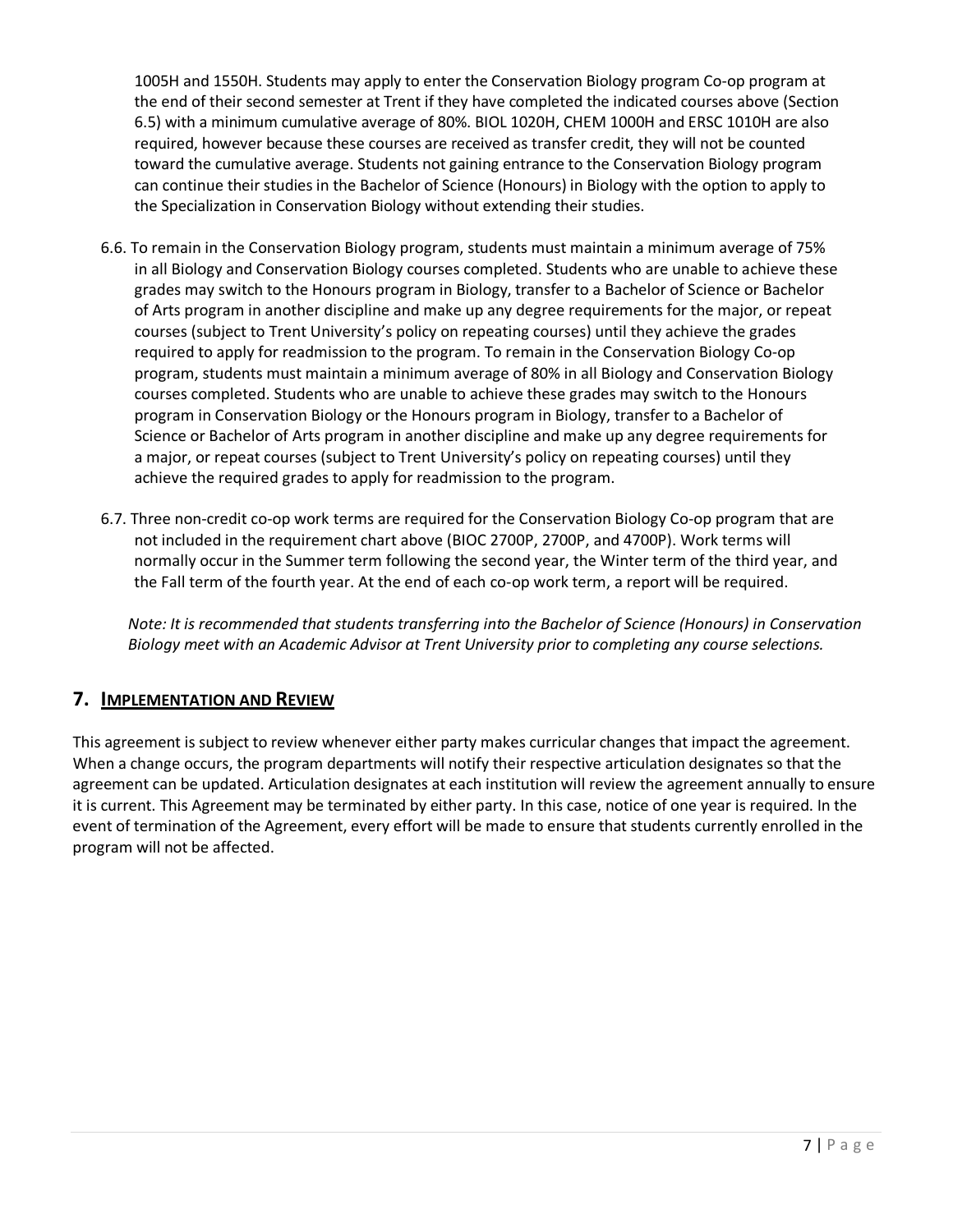### **8. ACCEPTANCE OF AGREEMENT**

We, the undersigned, as the representatives of Trent University and Fleming College hereby demonstrate our commitment to full implementation of the Agreement.

Dr. Holger Hintelmann Linda Poirier

21.04.2021

For, and on behalf of, The Equipment of For, and on behalf of, Trent University **Trent University** The Sir Sandford Fleming College of Applied Arts and Technology

 $\int_{rad}$  Pai

Dean, Arts and Science - Science Vice President Academic Experience

May 3, 2021

Date **Date** Date **Date** Date **Date** Date **Date** 

Dr. Michael Khan Provost & Vice-President Academic

April 27, 2021

**Date**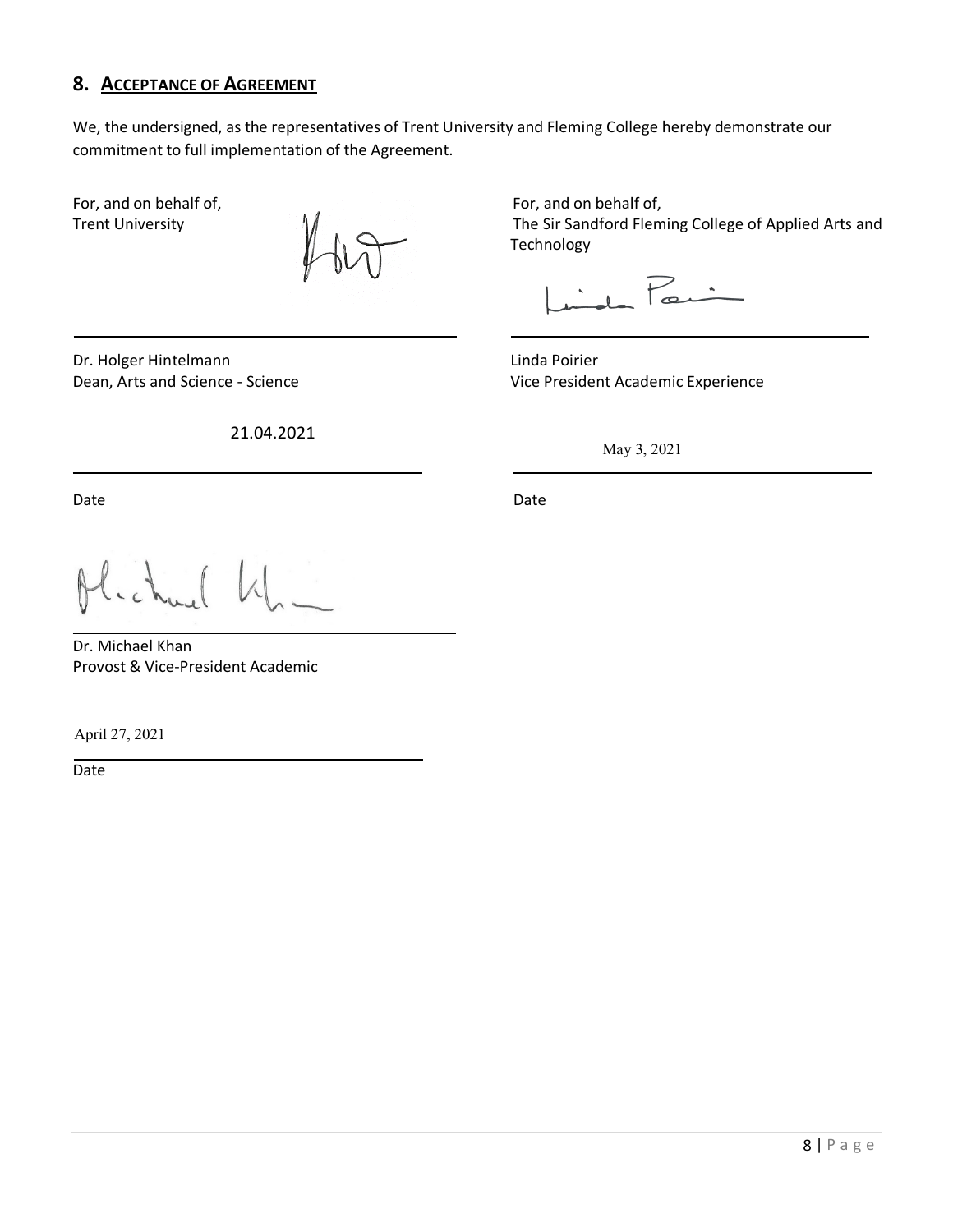# February 2022 **ADDENDUM** TO THE **ARTICULATION AGREEMENT #5649** BETWEEN **SIR STANDFORD FLEMING COLLEGE OF APPLIED ARTS AND TECHNOLOGY'S ONTARIO COLLEGE DIPLOMA IN CONSERVATION BIOLOGY** AND

## **TRENT UNIVERSITY'S**

### **BACHELOR OF SCIENCE (HONS), CONSERVATION BIOLOGY AND BACHELOR OF SCIENCE (HONS), CONSERVATION BIOLOGY CO-OP**

This Addendum recognizes the changes outlined below, which shall become effective as of the Fall 2022 intake at Trent University. These changes will remain effective until the above-mentioned Agreement expires or until a new agreement is entered into, whichever occurs first.

The following changes have occurred:

- The following courses have been added to the degree requirements in Conservation Biology degree and Conservation Biology Co-op degree program:
	- o BIOL 4410H Urban Ecology
	- $\circ$  BIOL 4500H Population Dynamics
	- $\circ$  ERSC-GEOG 3010H Fundamentals of Geographical Information Systems Analysis (Sc)
	- o GEOG-ERSC 3020H Remote Sensing of the Environment
	- o ERST 3110H Environmental Impact Assessment
	- o ERSC-BIOL 3260H Applied Biomonitoring
	- o ERSC-GEOG-SAFS 3650H Soil Management and Conservation

These changes specifically refer to Sections 6 of the Agreement.

#### **BACHELOR OF SCIENCE (HONOURS), BIOLOGY WITH A SPECIALIZATION IN CONSERVATION BIOLOGY: TRANSFER CREDITS**

Students graduating from the Fleming College's Conservation Biology Diploma program with a minimum overall average of 75%, who are eligible, will be granted 6.5 credits toward the successful completion of a 20.0 credit Bachelor of Science (Honours) in Biology degree at Trent University. Credits will be transferred as follows:

| <b>Courses completed at</b><br><b>Fleming College</b> | Course equivalencies at<br><b>Trent University</b>          | <b>Credits</b><br>received |
|-------------------------------------------------------|-------------------------------------------------------------|----------------------------|
| ECOS 13 - Ecosystem Skills (60 hours)                 | BIOL 1020H - Foundations of Biodiversity                    | 0.5                        |
| SCIE 177 - Biodiversity of Invertebrates (60          | BIOL 2110H - Biology of Invertebrates                       | 0.5                        |
| FIWI 63 - Biodiversity of Vertebrates (60 hours)      | BIOL 2100H - Biology of Vertebrates                         | 0.5                        |
| SCIE 62 - Introductory Chemistry (45 hours)           | CHEM 1000H - Introductory Chemistry I                       | 0.5                        |
| ENVR 20 - Ecology and Environment (60 hours)          | ERSC 1010H - Environmental Science and<br>Sustainability    | 0.5                        |
| MATH 25 - Statistics (45 hours)                       | GEOG-BIOL-ERSC 2080H - Natural Science<br><b>Statistics</b> | 0.5                        |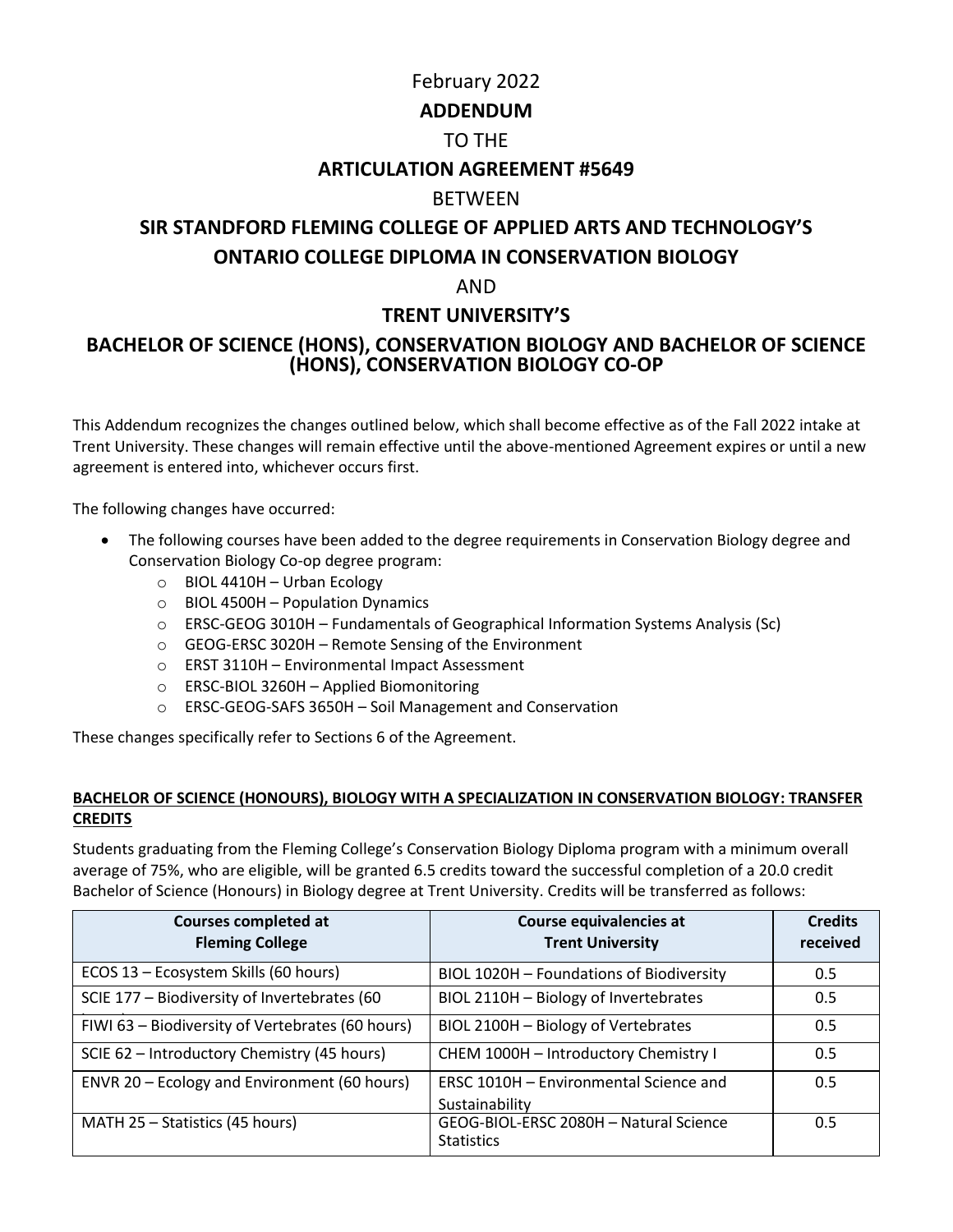| GEOM 34 - Introduction to Vector GIS (45 hours)  | GEOG-ERSC 2090H - Introduction to               | 1.0 |
|--------------------------------------------------|-------------------------------------------------|-----|
| GEOL 83 - Earth and Atmosphere (45 hours)        | <b>Geographical Information Systems</b>         |     |
| GEOM 163 - Fundamentals of Geomatics (45         | 0.5 unassigned Science credit at the 2000 level |     |
| GNED 49 - Introduction to Indigenous Studies (45 | INDG 1001H - Foundation for Reconciliation      | 0.5 |
| COMM 201 - Communications I (45 hours)           | WRIT 1001H - Write in Time                      | 0.5 |
| COMM 202 - Communications II (45 hours)          | WRIT 2002H - Write It Up: Effective             | 0.5 |
|                                                  | Communication                                   |     |
| LAWS 56 - Natural Resources Law (30 hours)       | 0.5 unassigned Environmental and Resource       | 0.5 |
|                                                  | Science credit at the 2000 level                |     |
| Completion of all other program components       | 0.5 unassigned Science credit at the 1000 level | 0.5 |

#### **BACHELOR OF SCIENCE (HONOURS), BIOLOGY WITH A SPECIALIZATION IN CONSERVATION BIOLOGY: PROGRAM REQUIREMENTS**

| <b>Conservation Biology</b>                                                                     |                        |                                                      |
|-------------------------------------------------------------------------------------------------|------------------------|------------------------------------------------------|
| <b>Program Requirements</b>                                                                     | <b>Courses Granted</b> | <b>Courses Students Still</b>                        |
|                                                                                                 | <b>Through</b>         | <b>Need</b>                                          |
|                                                                                                 | <b>Transfer</b>        | to                                                   |
|                                                                                                 | <b>Equivalency</b>     | <b>Take</b>                                          |
| 1.0 BIOC credit consisting of BIOC 2010H and 4100H                                              |                        | BIOC 2010H and 4100H                                 |
| 6.5 BIOL credits consisting of BIOL 1020H, 1030H,                                               | <b>BIOL 1020H</b>      | BIOL 1030H, 2000H, 2050H,                            |
| 2000Н, 2050Н, 2260Н, 2600Н, 3380Н, 3600Н, 4390Н,                                                |                        | 2260H, 2600H, 3380H, 3600H,                          |
| 4400Y, 4500H, and 4510H                                                                         |                        | 4390H, 4400Y, 4500H, and                             |
|                                                                                                 |                        | 4510H                                                |
| 0.5 BIOL credit from BIOL 3170H or 3190H                                                        |                        | BIOL 3170H or 3190H                                  |
| 1.0 CHEM credit consisting of CHEM 1000H and 1010H                                              | <b>CHEM 1000H</b>      | <b>CHEM 1010H</b>                                    |
| 1.0 ERSC credit consisting of ERSC 1010H and 1020H                                              | <b>ERSC 1010H</b>      | <b>ERSC 1020H</b>                                    |
| 0.5 ERST credit consisting of ERST 3250H                                                        |                        | <b>ERST 3250H</b>                                    |
| 0.5 GEOG credit consisting of GEOG-BIOL-ERSC 2080H                                              | GEOG-BIOL-ERSC 2080H   |                                                      |
| 1.0 MATH credit from MATH 1051H and 1052H or                                                    |                        | 1.0 MATH credit from MATH                            |
| from MATH 1005H and 1550H                                                                       |                        | 1051H and 1052H or from                              |
|                                                                                                 |                        | MATH 1005H and 1550H                                 |
| 0.5 PHYS credit from PHYS 1000H, 1001H, or PHYS-                                                |                        | 0.5 PHYS credit from PHYS                            |
| <b>BIOL 1060H</b>                                                                               |                        | 1000H, 1001H, or PHYS-BIOL                           |
|                                                                                                 |                        | 1060H                                                |
| At least 3.0 credits from BIOL 3050H, 3051H, 3080H,                                             | ---                    | At least 3.0 credits from BIOL                       |
| 3090Н, 3140Н, 3170Н*, 3180Н, 3190Н*, 3340Н,<br>3360H, 3850H, 3851H, 3852H, 3853H, 3840H, 4010Y, |                        | 3050Н, 3051Н, 3080Н, 3090Н,<br>3140H, 3170H*, 3180H, |
| 4020D, 4030H, 4110H, 4140H, 4150H, 4180H, 4210H,                                                |                        | 3190H*, 3340H, 3360H, 3850H,                         |
| 4220Н, 4330Н, 4340Н, 4410Н, 4500Н, 4520Н, 4610Н,                                                |                        | 3851H, 3852H, 3853H, 3840H,                          |
| ERSC-BIOL 3260H, ERSC 3510H, ERSC-BIOL 4240H,                                                   |                        | 4010Y, 4020D, 4030H, 4110H,                          |
| ERSC-GEOG 3010H, ERST 3110H, ERST-POST 2100H,                                                   |                        | 4140H, 4150H, 4180H, 4210H,                          |
| ERST-CAST-POST 3120H, ERST-PHIL 3301H, ERSC-                                                    |                        | 4220H, 4330H, 4340H, 4410H,                          |
| GEOG-SAFS 3650H and/or GEOG-ERSC 3020H                                                          |                        | 4500H, 4520H, 4610H, ERSC-                           |
| * if not taken as a required course                                                             |                        | BIOL 3260H, ERSC 3510H,                              |
|                                                                                                 |                        | ERSC-BIOL 4240H, ERSC-GEOG                           |
|                                                                                                 |                        | 3010H, ERST 3110H, ERST-                             |
|                                                                                                 |                        | POST 2100H, ERST-CAST-POST                           |
|                                                                                                 |                        | 3120H, ERST-PHIL 3301H,                              |
|                                                                                                 |                        | ERSC-GEOG-SAFS 3650H                                 |
|                                                                                                 |                        | and/or GEOG-ERSC 3020H                               |
|                                                                                                 |                        | * if not taken as a required                         |
|                                                                                                 |                        | course                                               |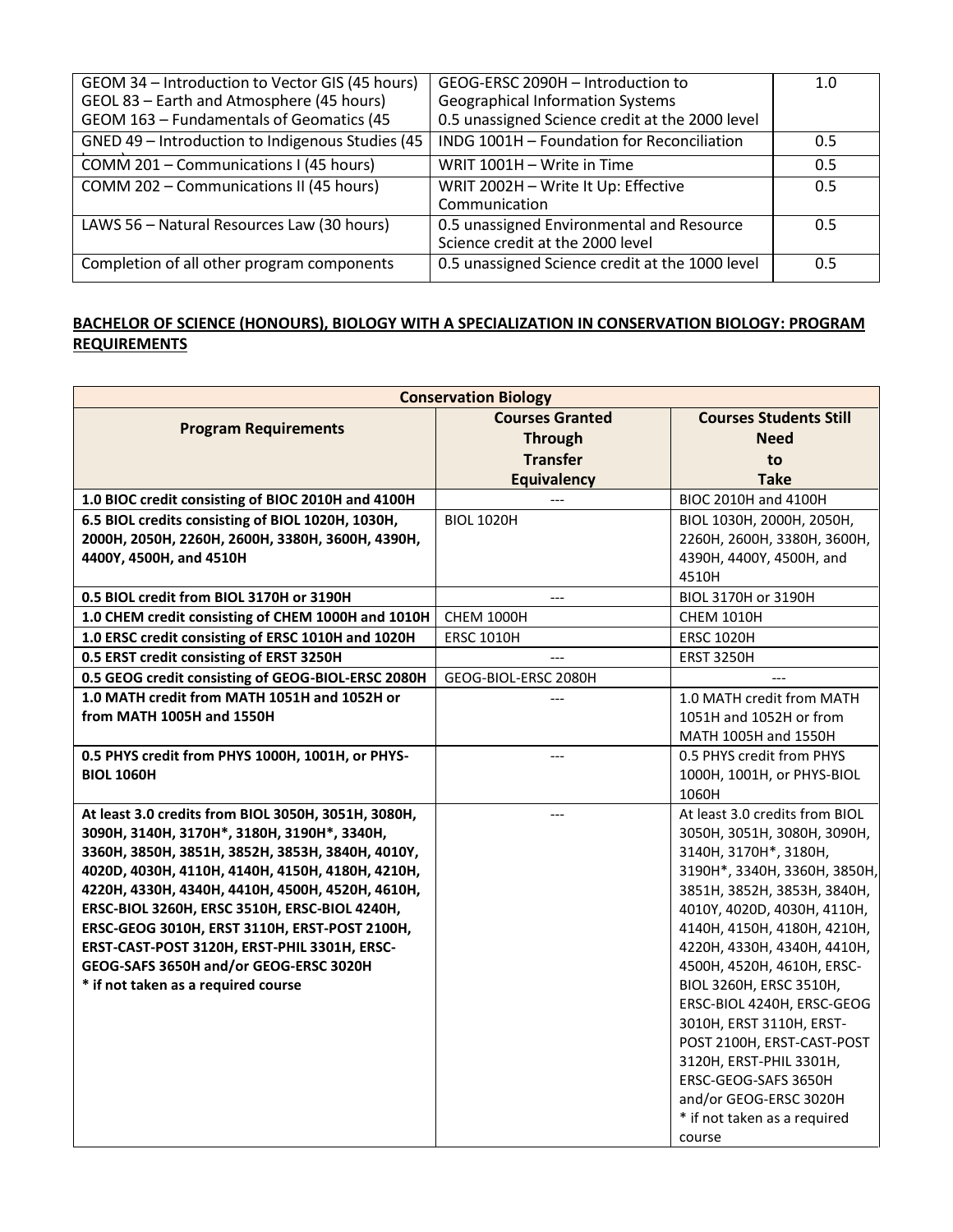| 4.5 additional credits                                | BIOL 2100H and 2110H;                  |                             |
|-------------------------------------------------------|----------------------------------------|-----------------------------|
|                                                       | INDG 1001H;                            |                             |
|                                                       | GEOG 2090H;                            |                             |
|                                                       | WRIT 1001H and 2002H;                  |                             |
|                                                       | 0.5 unassigned ERSC 2000 level;        |                             |
|                                                       | 0.5 unassigned SCIE 1000 level         |                             |
|                                                       | 0.5 unassigned SCIE 2000 level         |                             |
|                                                       | <b>General University Requirements</b> |                             |
| A minimum of 14.0 science credits, including at least | 3.5 assigned through transfer credit   | Fulfilled through program   |
| 1.0 MATH credit                                       |                                        | requirements                |
| A minimum of 7.0 credits at the 3000 or 4000 level    |                                        | Fulfilled through program   |
|                                                       |                                        | requirements                |
| A minimum of 3.0 credits with a grade of 60% leading  | Fulfilled through transfer credit      |                             |
| to majors in different disciplines                    |                                        |                             |
| Maximum of 7.0 credits at the 1000 level              | 3.0 assigned through transfer credit   | 3.0 required above; Maximum |
|                                                       |                                        | 1.0 additional permitted    |
| Minimum of 0.5 credit from the Approved Indigenous    | <b>INDG 1001H</b>                      |                             |
| <b>Course List</b>                                    |                                        |                             |

| <b>Conservation Biology - Co-op Program</b>           |                                          |                                              |
|-------------------------------------------------------|------------------------------------------|----------------------------------------------|
| <b>Program Requirements</b>                           | <b>Courses Granted</b><br><b>Through</b> | <b>Courses Students Still</b><br><b>Need</b> |
|                                                       | <b>Transfer</b>                          | to                                           |
|                                                       | <b>Equivalency</b>                       | <b>Take</b>                                  |
| 1.0 BIOC credit consisting of BIOC 2010H and<br>4100H |                                          | BIOC 2010H and 4100H                         |
| 5.5 BIOL credits consisting of BIOL 1020H, 1030H,     | <b>BIOL 1020H</b>                        | BIOL 1030H, 2000H, 2050H,                    |
| 2000Н, 2050Н, 2260Н, 2600Н, 3380Н, 3600Н,             |                                          | 2260Н, 2600Н, 3380Н,                         |
| 4390H, 4500H, and 4510H                               |                                          | 3600H, 4390H, 4500H, and                     |
|                                                       |                                          | 4510H                                        |
| 0.5 BIOL credit from BIOL 3170H or 3190H              |                                          | BIOL 3170H or 3190H                          |
| 1.0 CHEM credit consisting of CHEM 1000H and          | <b>CHEM 1000H</b>                        | <b>CHEM 1010H</b>                            |
| 1010H                                                 |                                          |                                              |
| 1.0 ERSC credit consisting of ERSC 1010H and<br>1020H | <b>ERSC 1010H</b>                        | <b>ERSC 1020H</b>                            |
| 0.5 ERST credit consisting of ERST 3250H              |                                          | <b>ERST 3250H</b>                            |
| 0.5 GEOG credit consisting of GEOG-BIOL-ERSC<br>2080H | GEOG-BIOL-ERSC 2080H                     |                                              |
| 1.0 MATH credit from MATH 1051H and 1052H or          |                                          | 1.0 MATH credit from                         |
| from MATH 1005H and 1550H                             |                                          | MATH 1051H and 1052H or                      |
|                                                       |                                          | from MATH 1005H and                          |
|                                                       |                                          | 1550H                                        |
| 0.5 PHYS credit from PHYS 1000H, 1001H, or            | ---                                      | 0.5 PHYS credit from PHYS                    |
| PHYS-BIOL 1060H                                       |                                          | 1000H, 1001H, or PHYS-                       |
|                                                       |                                          | <b>BIOL 1060H</b>                            |
| At least 4.0 credits from BIOL 3050H, 3051H,          | ---                                      | At least 4.0 credits from                    |
| 3080Н, 3090Н, 3140Н, 3170Н*, 3180Н, 3190Н*,           |                                          | BIOL 3050H, 3051H, 3080H,                    |
| 3340Н, 3360Н, 3850Н, 3851Н, 3852Н, 3853Н,             |                                          | 3090H, 3140H, 3170H*,                        |
| 3840H, 4010Y, 4020D, 4030H, 4110H, 4140H,             |                                          | 3180H, 3190H*, 3340H,                        |
| 4150Н, 4180Н, 4210Н, 4220Н, 4330Н, 4340Н,             |                                          | 3360H, 3850H, 3851H,                         |
| 4410H, 4500H, 4520H, 4610H, ERSC-GEOG 3010H,          |                                          | 3852H, 3853H, 3840H,                         |
| ERSC-GEOG 3020H, ERSC-BIOL 3260H, ERSC                |                                          | 4010Y, 4020D, 4030H,                         |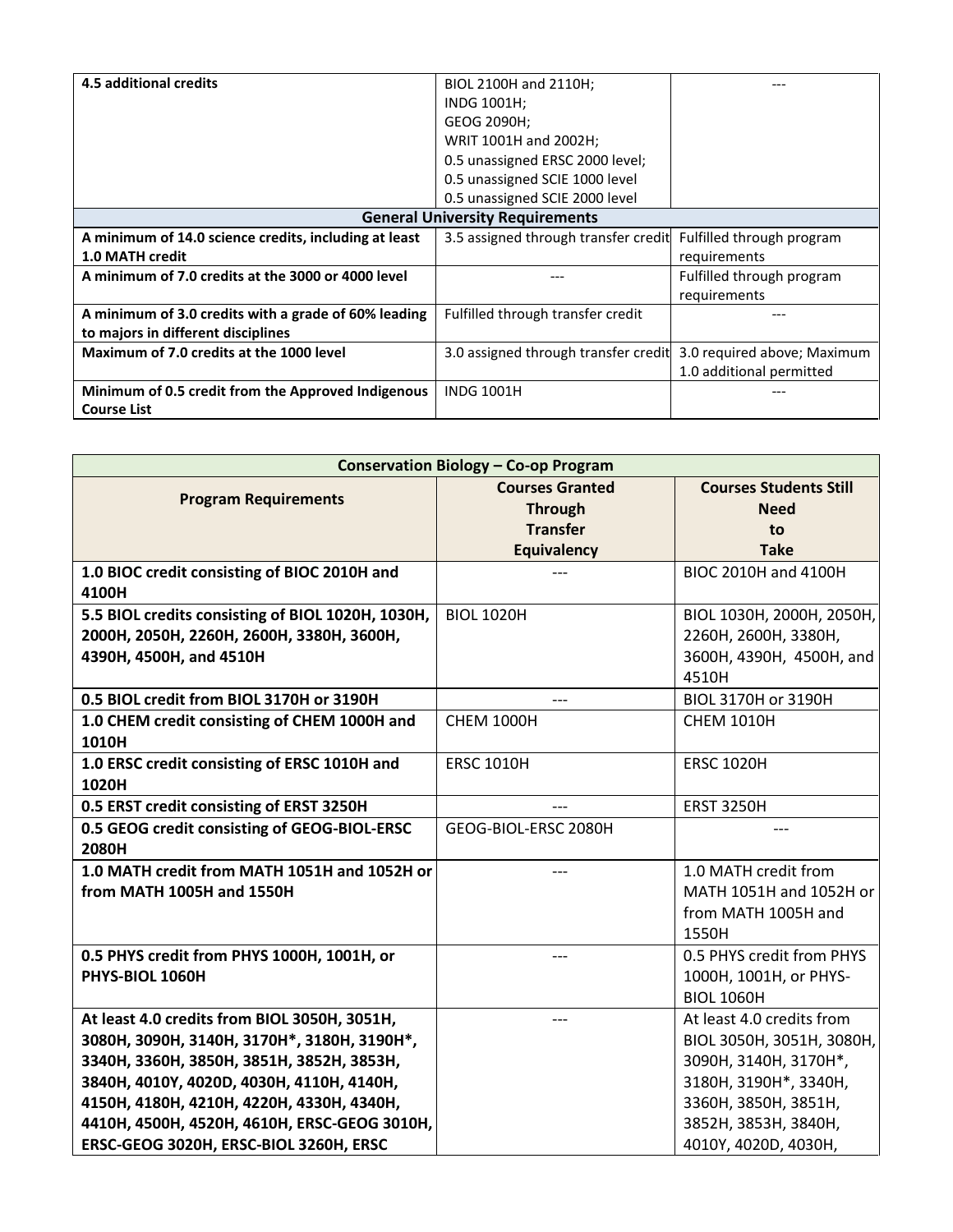| 3510H, ERSC-GEOG-SAFS 3650H, ERSC-BIOL          |                                        | 4110H, 4140H, 4150H,         |
|-------------------------------------------------|----------------------------------------|------------------------------|
| 4240H, ERST-POST 2100H, ERST 3110H, ERST-       |                                        | 4180H, 4210H, 4220H,         |
| CAST-POST 3120H, and/or ERST-PHIL 3301H         |                                        | 4330H, 4340H, 4410H,         |
|                                                 |                                        | 4500H, 4520H, 4610H,         |
| * if not taken as a required course             |                                        | ERSC-GEOG 3010H, ERSC-       |
|                                                 |                                        | GEOG 3020H, ERSC-BIOL        |
|                                                 |                                        | 3260H, ERSC 3510H, ERSC-     |
|                                                 |                                        | GEOG-SAFS 3650H, ERSC-       |
|                                                 |                                        | BIOL 4240H, ERST-POST        |
|                                                 |                                        | 2100H, ERST 3110H, ERST-     |
|                                                 |                                        | CAST-POST 3120H, and/or      |
|                                                 |                                        | ERST-PHIL 3301H              |
|                                                 |                                        | * if not taken as a required |
|                                                 |                                        | course                       |
| 4.5 additional credits                          | BIOL 2100H and 2110H;                  |                              |
|                                                 | INDG 1001H;                            |                              |
|                                                 | GEOG 2090H;                            |                              |
|                                                 | WRIT 1001H and 2002H;                  |                              |
|                                                 | 0.5 unassigned ERSC 2000 level;        |                              |
|                                                 | 0.5 unassigned SCIE 1000 level         |                              |
|                                                 | 0.5 unassigned SCIE 2000 level         |                              |
|                                                 | <b>General University Requirements</b> |                              |
| A minimum of 14.0 science credits, including at | 3.5 assigned through transfer          | Fulfilled through program    |
| least 1.0 MATH credit                           | credit                                 | requirements                 |
| A minimum of 7.0 credits at the 3000 or 4000    |                                        | Fulfilled through program    |
| level                                           |                                        | requirements                 |
| A minimum of 3.0 credits with a grade of 60%    | Fulfilled through transfer credit      |                              |
| leading to majors in different disciplines      |                                        |                              |
| Maximum of 7.0 credits at the 1000 level        | 3.0 assigned through transfer          | 3.0 required above;          |
|                                                 | credit                                 | Maximum 1.0 additional       |
|                                                 |                                        | permitted                    |
| Minimum of 0.5 credit from the Approved         | <b>INDG 1001H</b>                      |                              |
| <b>Indigenous Course List</b>                   |                                        |                              |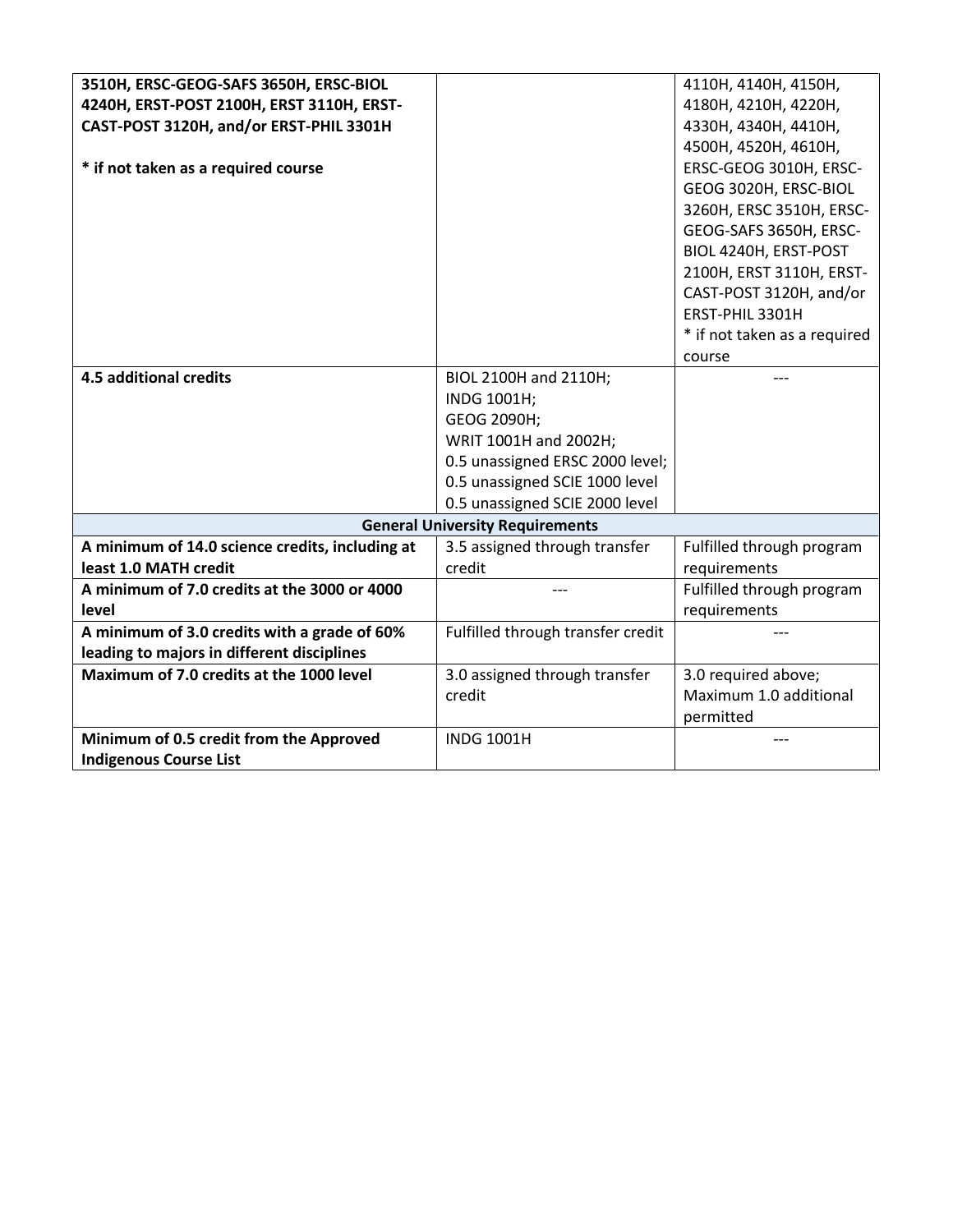# April 2022 **ADDENDUM** TO THE **ARTICULATION AGREEMENT #5649** BETWEEN **SIR STANDFORD FLEMING COLLEGE OF APPLIED ARTS AND TECHNOLOGY'S ONTARIO COLLEGE DIPLOMA IN CONSERVATION BIOLOGY** AND **TRENT UNIVERSITY'S**

### **BACHELOR OF SCIENCE (HONS), CONSERVATION BIOLOGY AND BACHELOR OF SCIENCE (HONS), CONSERVATION BIOLOGY CO-OP**

This Addendum recognizes the changes outlined below, which shall become effective as of the Spring 2023 intake at Trent University. These changes will remain effective until the above-mentioned Agreement expires or until a new agreement is entered into, whichever occurs first.

The following change will occur in Fleming College's Diploma in Conservation Biology starting in Fall 2022:

• GNED 49 – Introduction to Indigenous Studies (45 hours) will be replaced with INDG 49 – Introduction to Indigenous Studies (45 Hours)

These changes specifically refer to Section 5 of the Agreement.

#### **BACHELOR OF SCIENCE (HONOURS), BIOLOGY WITH A SPECIALIZATION IN CONSERVATION BIOLOGY: TRANSFER CREDITS**

Students graduating from the Fleming College's Conservation Biology Diploma program with a minimum overall average of 75%, who are eligible, will be granted 6.5 credits toward the successful completion of a 20.0 credit Bachelor of Science (Honours) in Biology degree at Trent University. Credits will be transferred as follows:

| <b>Courses completed at</b><br><b>Fleming College</b>                                                                                    | Course equivalencies at<br><b>Trent University</b>                                                                              | <b>Credits</b><br>received |
|------------------------------------------------------------------------------------------------------------------------------------------|---------------------------------------------------------------------------------------------------------------------------------|----------------------------|
| ECOS 13 - Ecosystem Skills (60 hours)                                                                                                    | BIOL 1020H - Foundations of Biodiversity                                                                                        | 0.5                        |
| SCIE 177 – Biodiversity of Invertebrates (60                                                                                             | BIOL 2110H - Biology of Invertebrates                                                                                           | 0.5                        |
| FIWI 63 - Biodiversity of Vertebrates (60 hours)                                                                                         | BIOL 2100H - Biology of Vertebrates                                                                                             | 0.5                        |
| SCIE 62 - Introductory Chemistry (45 hours)                                                                                              | CHEM 1000H - Introductory Chemistry I                                                                                           | 0.5                        |
| ENVR 20 - Ecology and Environment (60 hours)                                                                                             | ERSC 1010H - Environmental Science and<br>Sustainability                                                                        | 0.5                        |
| MATH 25 – Statistics (45 hours)                                                                                                          | GEOG-BIOL-ERSC 2080H - Natural Science<br><b>Statistics</b>                                                                     | 0.5                        |
| GEOM 34 – Introduction to Vector GIS (45 hours)<br>GEOL 83 - Earth and Atmosphere (45 hours)<br>GEOM 163 - Fundamentals of Geomatics (45 | GEOG-ERSC 2090H - Introduction to<br><b>Geographical Information Systems</b><br>0.5 unassigned Science credit at the 2000 level | 1.0                        |
| INDG 49 - Introduction to Indigenous Studies (45                                                                                         | INDG 1001H - Foundation for Reconciliation                                                                                      | 0.5                        |
| COMM 201 - Communications I (45 hours)                                                                                                   | WRIT 1001H - Write in Time                                                                                                      | 0.5                        |
| COMM 202 - Communications II (45 hours)                                                                                                  | WRIT 2002H - Write It Up: Effective<br>Communication                                                                            | 0.5                        |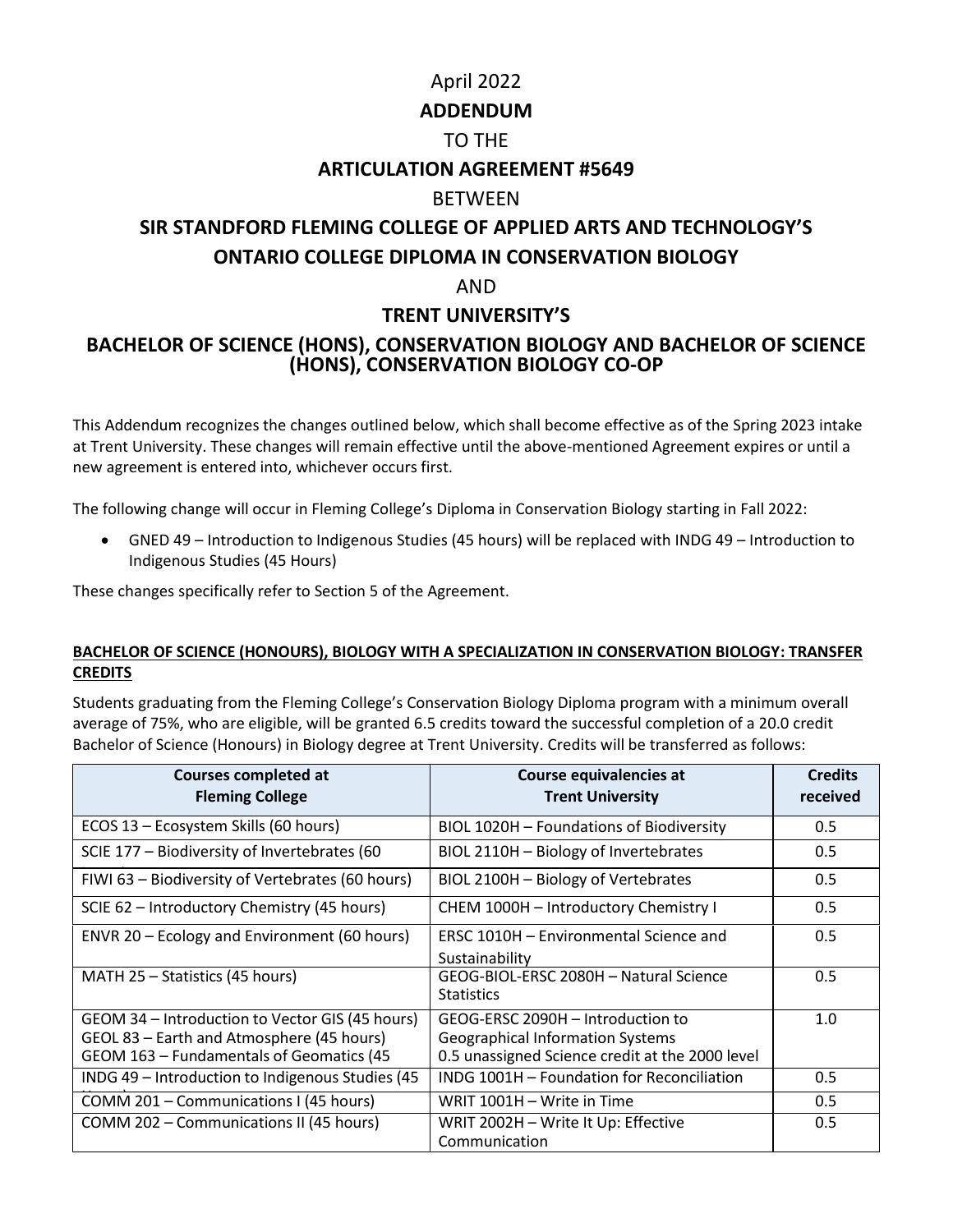| LAWS 56 - Natural Resources Law (30 hours) | 0.5 unassigned Environmental and Resource<br>Science credit at the 2000 level | 0.5 |
|--------------------------------------------|-------------------------------------------------------------------------------|-----|
| Completion of all other program components | 0.5 unassigned Science credit at the 1000 level                               | 0.5 |

#### **BACHELOR OF SCIENCE (HONOURS), BIOLOGY WITH A SPECIALIZATION IN CONSERVATION BIOLOGY: PROGRAM REQUIREMENTS**

| <b>Conservation Biology</b>                                                   |                                                                  |                                                       |
|-------------------------------------------------------------------------------|------------------------------------------------------------------|-------------------------------------------------------|
|                                                                               | <b>Courses Granted</b>                                           | <b>Courses Students Still</b>                         |
| <b>Program Requirements</b>                                                   | <b>Through</b>                                                   | <b>Need</b>                                           |
|                                                                               | <b>Transfer</b>                                                  | to                                                    |
|                                                                               | <b>Equivalency</b>                                               | <b>Take</b>                                           |
| 1.0 BIOC credit consisting of BIOC 2010H and 4100H                            |                                                                  | BIOC 2010H and 4100H                                  |
| 6.5 BIOL credits consisting of BIOL 1020H, 1030H,                             | <b>BIOL 1020H</b>                                                | BIOL 1030H, 2000H, 2050H,                             |
| 2000Н, 2050Н, 2260Н, 2600Н, 3380Н, 3600Н, 4390Н,                              |                                                                  | 2260Н, 2600Н, 3380Н, 3600Н,                           |
| 4400Y, 4500H, and 4510H                                                       |                                                                  | 4390H, 4400Y, 4500H, and                              |
|                                                                               |                                                                  | 4510H                                                 |
| 0.5 BIOL credit from BIOL 3170H or 3190H                                      | ---                                                              | BIOL 3170H or 3190H                                   |
| 1.0 CHEM credit consisting of CHEM 1000H and 1010H                            | <b>CHEM 1000H</b>                                                | <b>CHEM 1010H</b>                                     |
| 1.0 ERSC credit consisting of ERSC 1010H and 1020H                            | <b>ERSC 1010H</b>                                                | <b>ERSC 1020H</b>                                     |
| 0.5 ERST credit consisting of ERST 3250H                                      |                                                                  | <b>ERST 3250H</b>                                     |
| 0.5 GEOG credit consisting of GEOG-BIOL-ERSC 2080H                            | GEOG-BIOL-ERSC 2080H                                             |                                                       |
| 1.0 MATH credit from MATH 1051H and 1052H or<br>from MATH 1005H and 1550H     |                                                                  | 1.0 MATH credit from MATH<br>1051H and 1052H or from  |
|                                                                               |                                                                  | MATH 1005H and 1550H                                  |
| 0.5 PHYS credit from PHYS 1000H, 1001H, or PHYS-                              |                                                                  | 0.5 PHYS credit from PHYS                             |
| <b>BIOL 1060H</b>                                                             |                                                                  | 1000H, 1001H, or PHYS-BIOL                            |
|                                                                               |                                                                  | 1060H                                                 |
| At least 3.0 credits from BIOL 3050H, 3051H, 3080H,                           |                                                                  | At least 3.0 credits from BIOL                        |
| 3090Н, 3140Н, 3170Н*, 3180Н, 3190Н*, 3340Н,                                   |                                                                  | 3050H, 3051H, 3080H, 3090H,                           |
| 3360H, 3850H, 3851H, 3852H, 3853H, 3840H, 4010Y,                              |                                                                  | 3140H, 3170H*, 3180H,                                 |
| 4020D, 4030H, 4110H, 4140H, 4150H, 4180H, 4210H,                              |                                                                  | 3190H*, 3340H, 3360H, 3850H,                          |
| 4220Н, 4330Н, 4340Н, 4410Н, 4500Н, 4520Н, 4610Н,                              |                                                                  | 3851H, 3852H, 3853H, 3840H,                           |
| ERSC-BIOL 3260H, ERSC 3510H, ERSC-BIOL 4240H,                                 |                                                                  | 4010Y, 4020D, 4030H, 4110H,                           |
| ERSC-GEOG 3010H, ERST 3110H, ERST-POST 2100H,                                 |                                                                  | 4140H, 4150H, 4180H, 4210H,                           |
| ERST-CAST-POST 3120H, ERST-PHIL 3301H, ERSC-                                  |                                                                  | 4220H, 4330H, 4340H, 4410H,                           |
| GEOG-SAFS 3650H and/or GEOG-ERSC 3020H<br>* if not taken as a required course |                                                                  | 4500H, 4520H, 4610H, ERSC-<br>BIOL 3260H, ERSC 3510H, |
|                                                                               |                                                                  | ERSC-BIOL 4240H, ERSC-GEOG                            |
|                                                                               |                                                                  | 3010H, ERST 3110H, ERST-                              |
|                                                                               |                                                                  | POST 2100H, ERST-CAST-POST                            |
|                                                                               |                                                                  | 3120H, ERST-PHIL 3301H,                               |
|                                                                               |                                                                  | ERSC-GEOG-SAFS 3650H                                  |
|                                                                               |                                                                  | and/or GEOG-ERSC 3020H                                |
|                                                                               |                                                                  | * if not taken as a required                          |
|                                                                               |                                                                  | course                                                |
| <b>4.5 additional credits</b>                                                 | BIOL 2100H and 2110H;                                            | ---                                                   |
|                                                                               | INDG 1001H;                                                      |                                                       |
|                                                                               | GEOG 2090H;                                                      |                                                       |
|                                                                               | WRIT 1001H and 2002H;                                            |                                                       |
|                                                                               | 0.5 unassigned ERSC 2000 level;                                  |                                                       |
|                                                                               | 0.5 unassigned SCIE 1000 level<br>0.5 unassigned SCIE 2000 level |                                                       |
|                                                                               |                                                                  |                                                       |
| <b>General University Requirements</b>                                        |                                                                  |                                                       |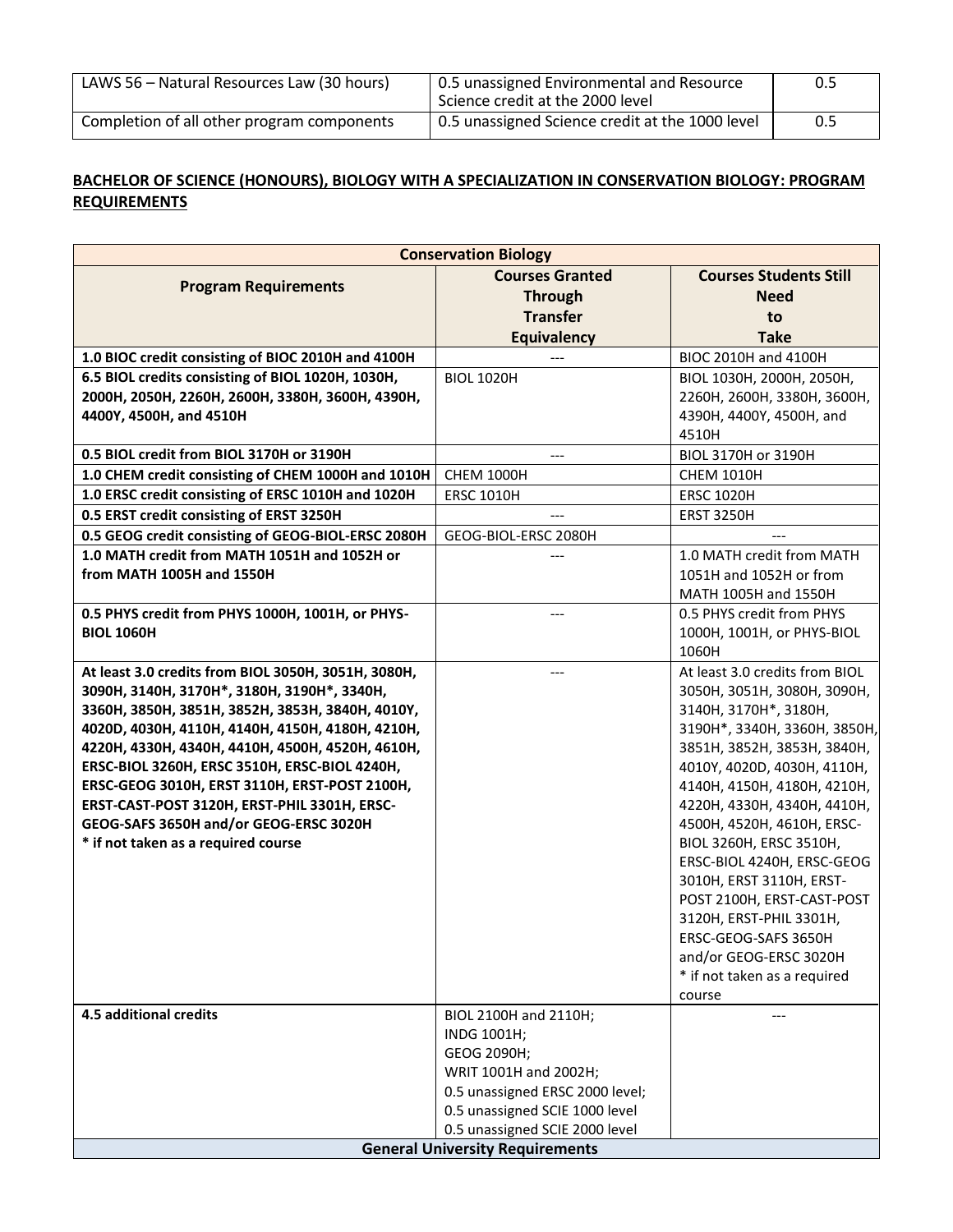| A minimum of 14.0 science credits, including at least | 3.5 assigned through transfer credit Fulfilled through program   |                           |
|-------------------------------------------------------|------------------------------------------------------------------|---------------------------|
| 1.0 MATH credit                                       |                                                                  | requirements              |
| A minimum of 7.0 credits at the 3000 or 4000 level    | ---                                                              | Fulfilled through program |
|                                                       |                                                                  | requirements              |
| A minimum of 3.0 credits with a grade of 60% leading  | Fulfilled through transfer credit                                | ---                       |
| to majors in different disciplines                    |                                                                  |                           |
| Maximum of 7.0 credits at the 1000 level              | 3.0 assigned through transfer credit 3.0 required above; Maximum |                           |
|                                                       |                                                                  | 1.0 additional permitted  |
| Minimum of 0.5 credit from the Approved Indigenous    | <b>INDG 1001H</b>                                                |                           |
| <b>Course List</b>                                    |                                                                  |                           |

| <b>Conservation Biology - Co-op Program</b>           |                        |                               |
|-------------------------------------------------------|------------------------|-------------------------------|
|                                                       | <b>Courses Granted</b> | <b>Courses Students Still</b> |
| <b>Program Requirements</b>                           | <b>Through</b>         | <b>Need</b>                   |
|                                                       | <b>Transfer</b>        | to                            |
|                                                       | <b>Equivalency</b>     | <b>Take</b>                   |
| 1.0 BIOC credit consisting of BIOC 2010H and          |                        | BIOC 2010H and 4100H          |
| 4100H                                                 |                        |                               |
| 5.5 BIOL credits consisting of BIOL 1020H, 1030H,     | <b>BIOL 1020H</b>      | BIOL 1030H, 2000H, 2050H,     |
| 2000Н, 2050Н, 2260Н, 2600Н, 3380Н, 3600Н,             |                        | 2260Н, 2600Н, 3380Н,          |
| 4390H, 4500H, and 4510H                               |                        | 3600H, 4390H, 4500H, and      |
|                                                       |                        | 4510H                         |
| 0.5 BIOL credit from BIOL 3170H or 3190H              | ---                    | BIOL 3170H or 3190H           |
| 1.0 CHEM credit consisting of CHEM 1000H and          | <b>CHEM 1000H</b>      | <b>CHEM 1010H</b>             |
| 1010H                                                 |                        |                               |
| 1.0 ERSC credit consisting of ERSC 1010H and          | <b>ERSC 1010H</b>      | <b>ERSC 1020H</b>             |
| 1020H                                                 |                        |                               |
| 0.5 ERST credit consisting of ERST 3250H              |                        | <b>ERST 3250H</b>             |
| 0.5 GEOG credit consisting of GEOG-BIOL-ERSC<br>2080H | GEOG-BIOL-ERSC 2080H   |                               |
| 1.0 MATH credit from MATH 1051H and 1052H or          | ---                    | 1.0 MATH credit from          |
| from MATH 1005H and 1550H                             |                        | MATH 1051H and 1052H or       |
|                                                       |                        | from MATH 1005H and           |
|                                                       |                        | 1550H                         |
| 0.5 PHYS credit from PHYS 1000H, 1001H, or            | ---                    | 0.5 PHYS credit from PHYS     |
| PHYS-BIOL 1060H                                       |                        | 1000H, 1001H, or PHYS-        |
|                                                       |                        | <b>BIOL 1060H</b>             |
| At least 4.0 credits from BIOL 3050H, 3051H,          |                        | At least 4.0 credits from     |
| 3080Н, 3090Н, 3140Н, 3170Н*, 3180Н, 3190Н*,           |                        | BIOL 3050H, 3051H, 3080H,     |
| 3340H, 3360H, 3850H, 3851H, 3852H, 3853H,             |                        | 3090H, 3140H, 3170H*,         |
| 3840H, 4010Y, 4020D, 4030H, 4110H, 4140H,             |                        | 3180H, 3190H*, 3340H,         |
| 4150Н, 4180Н, 4210Н, 4220Н, 4330Н, 4340Н,             |                        | 3360H, 3850H, 3851H,          |
| 4410H, 4500H, 4520H, 4610H, ERSC-GEOG 3010H,          |                        | 3852H, 3853H, 3840H,          |
| ERSC-GEOG 3020H, ERSC-BIOL 3260H, ERSC                |                        | 4010Y, 4020D, 4030H,          |
| 3510H, ERSC-GEOG-SAFS 3650H, ERSC-BIOL                |                        | 4110H, 4140H, 4150H,          |
| 4240H, ERST-POST 2100H, ERST 3110H, ERST-             |                        | 4180H, 4210H, 4220H,          |
| CAST-POST 3120H, and/or ERST-PHIL 3301H               |                        | 4330H, 4340H, 4410H,          |
|                                                       |                        | 4500H, 4520H, 4610H,          |
| * if not taken as a required course                   |                        | ERSC-GEOG 3010H, ERSC-        |
|                                                       |                        | GEOG 3020H, ERSC-BIOL         |
|                                                       |                        | 3260H, ERSC 3510H, ERSC-      |